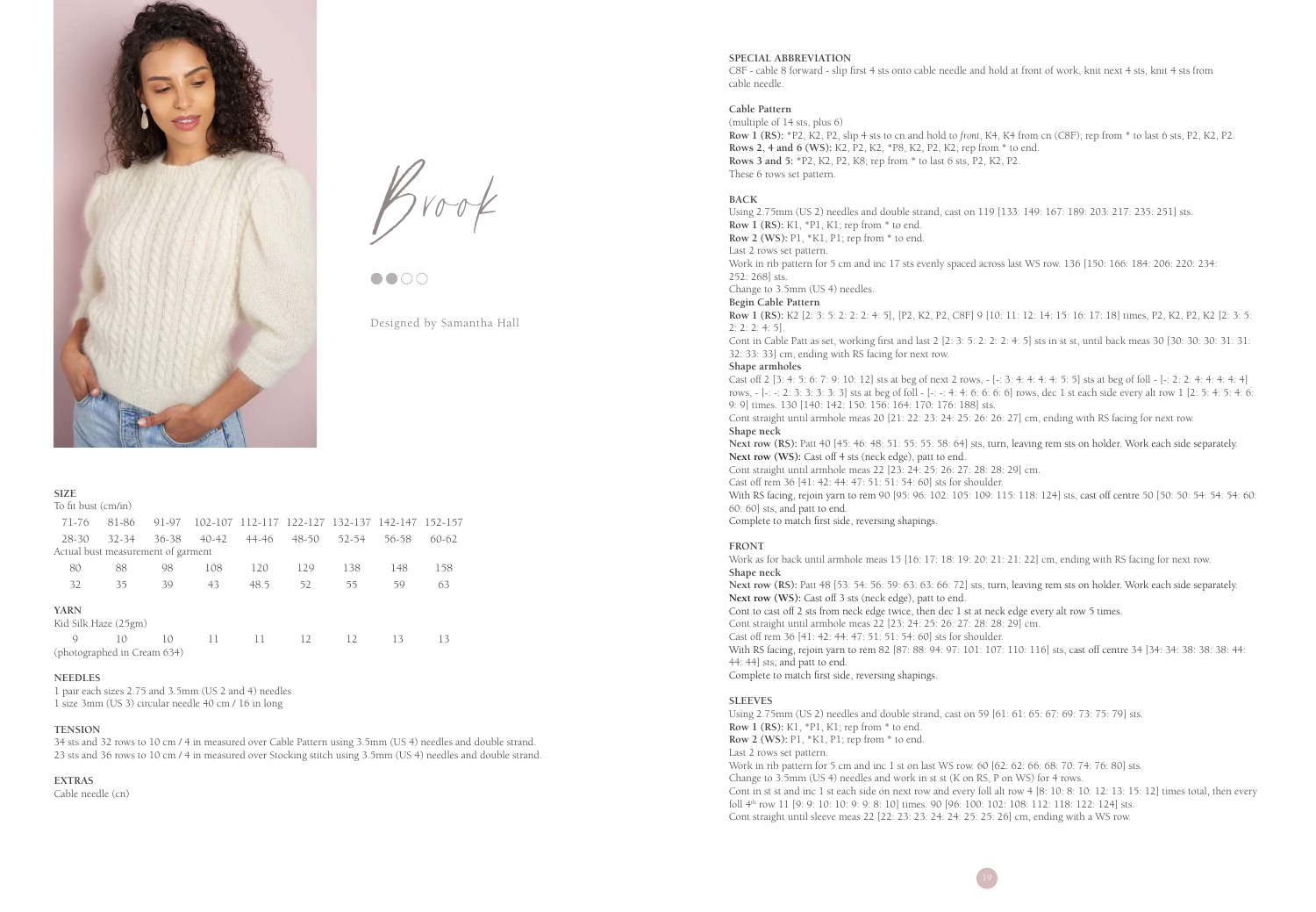

 $B$ ubble

Designed by Katharina Von Blumenthal

| <b>SIZE</b>                        |           |       |       |                                                 |       |       |       |         |
|------------------------------------|-----------|-------|-------|-------------------------------------------------|-------|-------|-------|---------|
| To fit bust (cm/in)                |           |       |       |                                                 |       |       |       |         |
| 71-76                              | 81-86     | 91-97 |       | 102-107 112-117 122-127 132-137 142-147 152-157 |       |       |       |         |
| $28 - 30$                          | $32 - 34$ | 36-38 | 40-42 | 44-46                                           | 48-50 | 52-54 | 56-58 | $60-62$ |
| Actual bust measurement of garment |           |       |       |                                                 |       |       |       |         |
| 100                                | 110       | 122   | 130   | 142                                             | 152   | 165   | 174   | 186     |
| 40                                 | 43        | 49    | 51    | 56                                              | 60    | 65    | 69    | 73      |
| <b>YARN</b>                        |           |       |       |                                                 |       |       |       |         |
| Kid Silk Haze (25gm)               |           |       |       |                                                 |       |       |       |         |
| $\mathcal{Q}$                      | Q         | 10    | 10    | 11                                              | 11    | 12    | 12    | 13      |
| (photographed in Grace 580)        |           |       |       |                                                 |       |       |       |         |

## **NEEDLES**

5.5mm (US 9) circular needle at least 80 cm / 32 in long 6.5mm (US 10.5) circular needle at least 80 cm / 32 in long 6mm (US 10) circular needle at least 60cm / 24 in long Set of 6.5mm (US 10.5) double pointed needles 1 crochet hook for making bobbles

## **TENSION**

13 sts and 16 rows to 10 cm / 4 in measured over Bobble Patt using 6.5mm (US 10.5) needles yarn held triple stranded.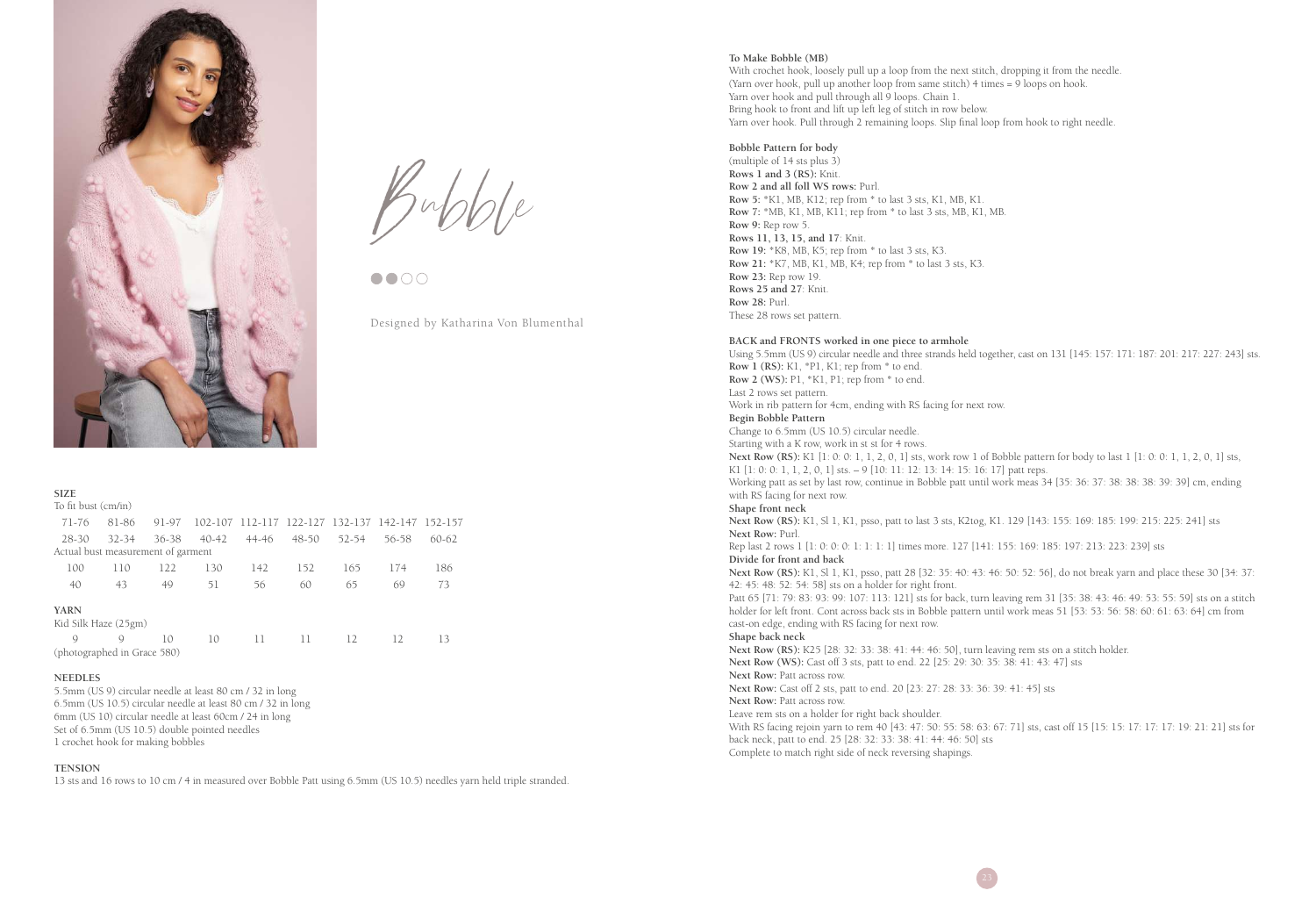

Cloudy

Designed by Tiam Safari

# **SIZE**

| To fit bust (cm/in)                |       |       |           |                                         |           |       |       |           |
|------------------------------------|-------|-------|-----------|-----------------------------------------|-----------|-------|-------|-----------|
| $71 - 76$                          | 81-86 | 91-97 | 102-107   | 112-117 122-127 132-137 142-147 152-157 |           |       |       |           |
| 28-30                              | 32-34 | 36-38 | $40 - 42$ | 44-46                                   | $48 - 50$ | 52-54 | 56-58 | $60 - 62$ |
| Actual bust measurement of garment |       |       |           |                                         |           |       |       |           |
| 86                                 | 94    | 104   | 114       | 124                                     | 136       | 146   | 159   | 169       |
| 34                                 | 37    | 41    | 45        | 49                                      | 53.5      | 57.5  | 62    | 66        |
| <b>YARN</b>                        |       |       |           |                                         |           |       |       |           |
| Kid Silk Haze (25gm)               |       |       |           |                                         |           |       |       |           |
| 6                                  |       | 8     | 8         | 9                                       | 10        | 11    | 13    | 14        |
| (photographed in Steel 664)        |       |       |           |                                         |           |       |       |           |

#### **NEEDLES**

2 size 5.5mm (US 9) circular needles 100 and 120 cm / 40 and 47 in long 1 set (5) size 5.5mm (US 9) dpn's (double-pointed needles)

### **TENSION**

14 sts and 20 rounds to 10 cm / 4 in measured over Stocking stitch using 5.5mm (US 9) needles and double strand.

# **EXTRAS**

Stitch markers Stitch holders